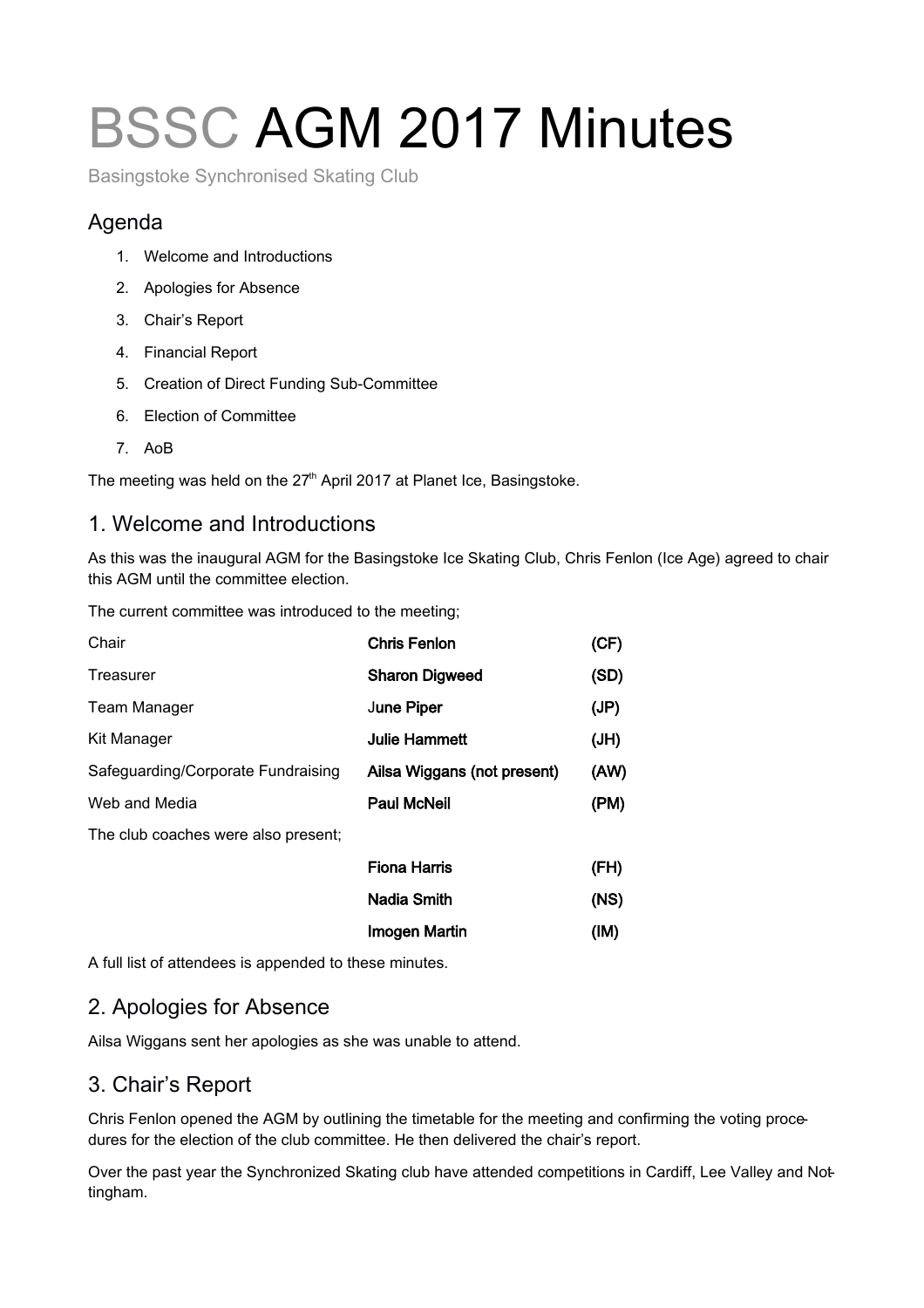In Cardiff we achieved rankings of:

| Snowstorm            | Elementary  | $3rd$ from 4 |
|----------------------|-------------|--------------|
| Ice Angels           | Preliminary | $4th$ from 6 |
| <b>Ice Sensation</b> | Mixed Age   | $3rd$ from 5 |
| Ice Age              | Adult       | $4th$ from 4 |

Only Ice Age competed at Lee Valley, where they achieved a personal best score.

| $3rd$ from 3 |
|--------------|
|              |

At the British Championships in Nottingham we achieved:

| Snowstorm            | Elementary  | $8th$ from 11  |
|----------------------|-------------|----------------|
| <b>Ice Angels</b>    | Preliminary | $9th$ from 13  |
| <b>Ice Sensation</b> | Mixed Age   | $5th$ from 9   |
| Ice Age              | Adult       | $11th$ from 11 |

We have organised two Gala performances at the rink and made changes to skating times.

We have also launched a new web site.

As a result of the fundraising activities the club has been able to purchase new competition outfits along with suitcases. We hope to raise enough funds next year to purchase competition outfits for at least one squad and practice kit if funds allow.

#### 4.Financial Report

Sharon Digweed gave an overview of the club's financial activities over the year.

The club had maintained a "reasonable balance" for the previous year, with a net positive balance of £360 from approximately £46,000 income.

The following items accounted for the majority of expenditure:

- Coaching costs, including meetings and seminars
- Club affiliations, subscriptions and insurance (NISA etc)
- Ice time
- Competition costumes
- Off-Ice venue rental

Bank charges for the year were approximately £900. SD will investigate whether this can be reduced.

Miscellaneous income included a one-off payment from the closure of the Basingstoke Ice Skating Club.

In previous years, surpluses have been used to subsidise competition costs.

The club had lost 10 skaters over the past year with a reduction from 4 to 3 teams. This will affect income going forward. Fiona Harris emphasised the need to recruit new members.

The club maintains a separate account for money raised from direct fundraising activities, including the galas, cake sales, quiz nights, dinner dance, bag packing and the Easyfundraising discounting site.

It was pointed out that the fundraising for the last year appeared to show that costs exceeded money raised. This was not the case, as the outgoings value wrapped up direct costs incurred for fundraising activities, for example ice time rental for the galas, with money spent from the account to benefit the club. It was agreed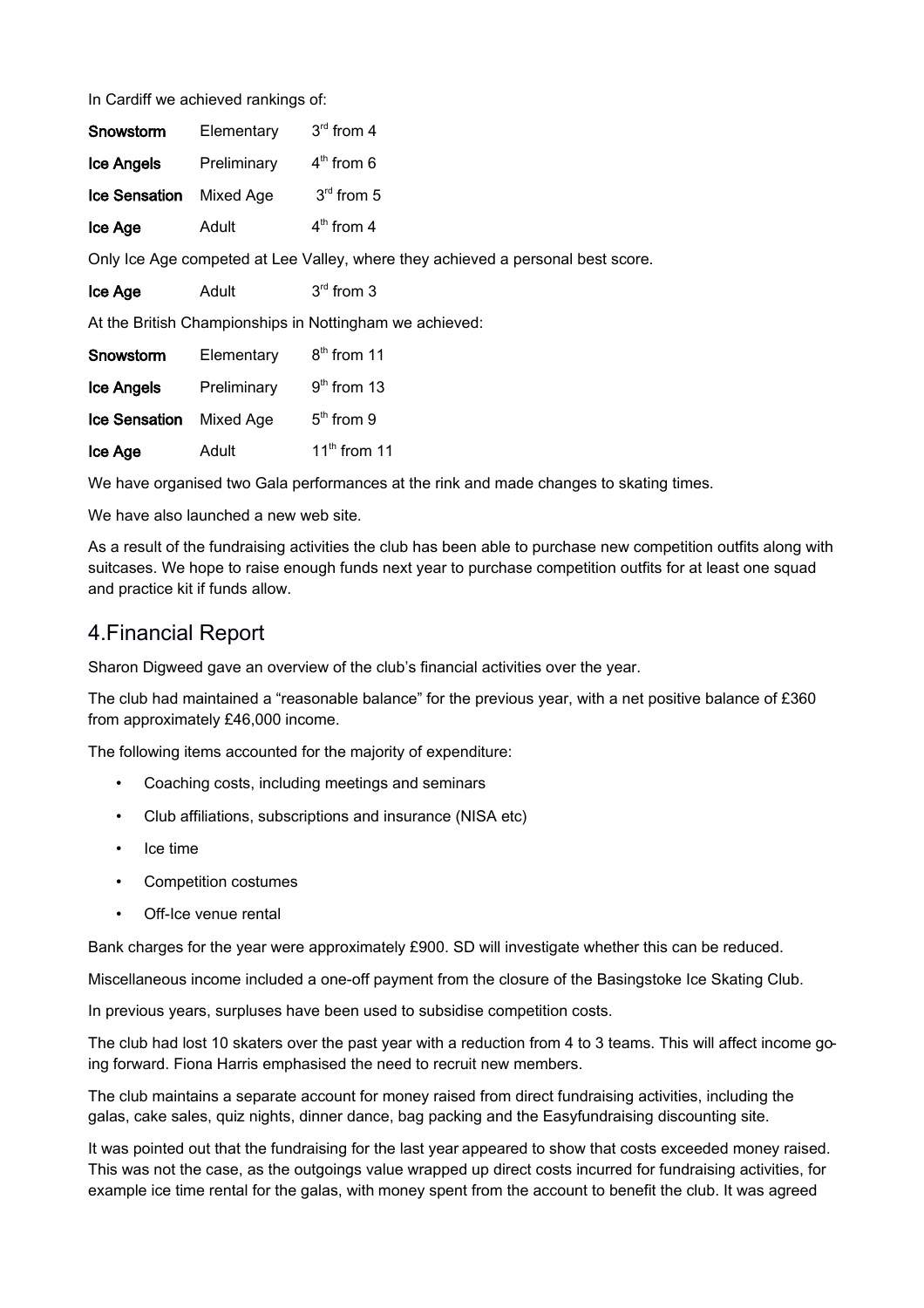that future account summaries would itemise these elements separately to ensure that fundraising activities can be assessed for value-for-money.

Paul McNeil stated that the new website has a direct link to the club Easyfundraising page.

# 5. Direct Fundraising Sub-Committee

CF outlined the need to coordinate the club's direct fundraising activities. He proposed that the club set up a new sub-committee to fulfill this role with a mandate to coordinate fundraising events.

CF then opened up the meeting to discuss the approach and identify volunteers.

The scope of the sub-committee was clarified. Corporate fundraising (sponsorship and one-off gifts from companies) will not be part of the sub-committee's remit but will continue to be managed separately by Ailsa Wiggans.

The meeting also agreed that the nature of direct fundraising and the potential demands on time would be better served through a group rather than responsibility fall to a single person.

While the sub-committee would maintain oversight of activities and events, it would not be their sole responsibility to participate; all club members should be encouraged to volunteer their time where possible.

Greater use should be made of the website and club Facebook page to promote events.

The sub-committee would not have defined fundraising targets and its meetings would be organised as required. Members may be asked to report to the main club committee on an ad hoc basis and participate at future AGMs.

The following members/guardians volunteered to form the direct fundraising sub-committee:

| <b>Wendy Baldwin</b>  | (WB) |
|-----------------------|------|
| <b>Steve Clarke</b>   | (SC) |
| Alexandria Denny      | (AD) |
| <b>Caron Kent</b>     | (CK) |
| <b>Ashleigh Lowin</b> | (AL) |

#### 6. Election of Committee

CF stood down the serving committee and conducted the election of a new committee by show of hands.

CF was elected unopposed as club chairman.

All other serving committee members were re-elected unopposed.

#### 7. AoB

Both CF and FH expressed disappointment that so few parents of skaters from Ice Angels and Snowstorm had attended the AGM and by the recent lack of engagement in club activities.

It was suggested that future AGMs could be run alongside a club event, such as a quiz night, to encourage people to attend.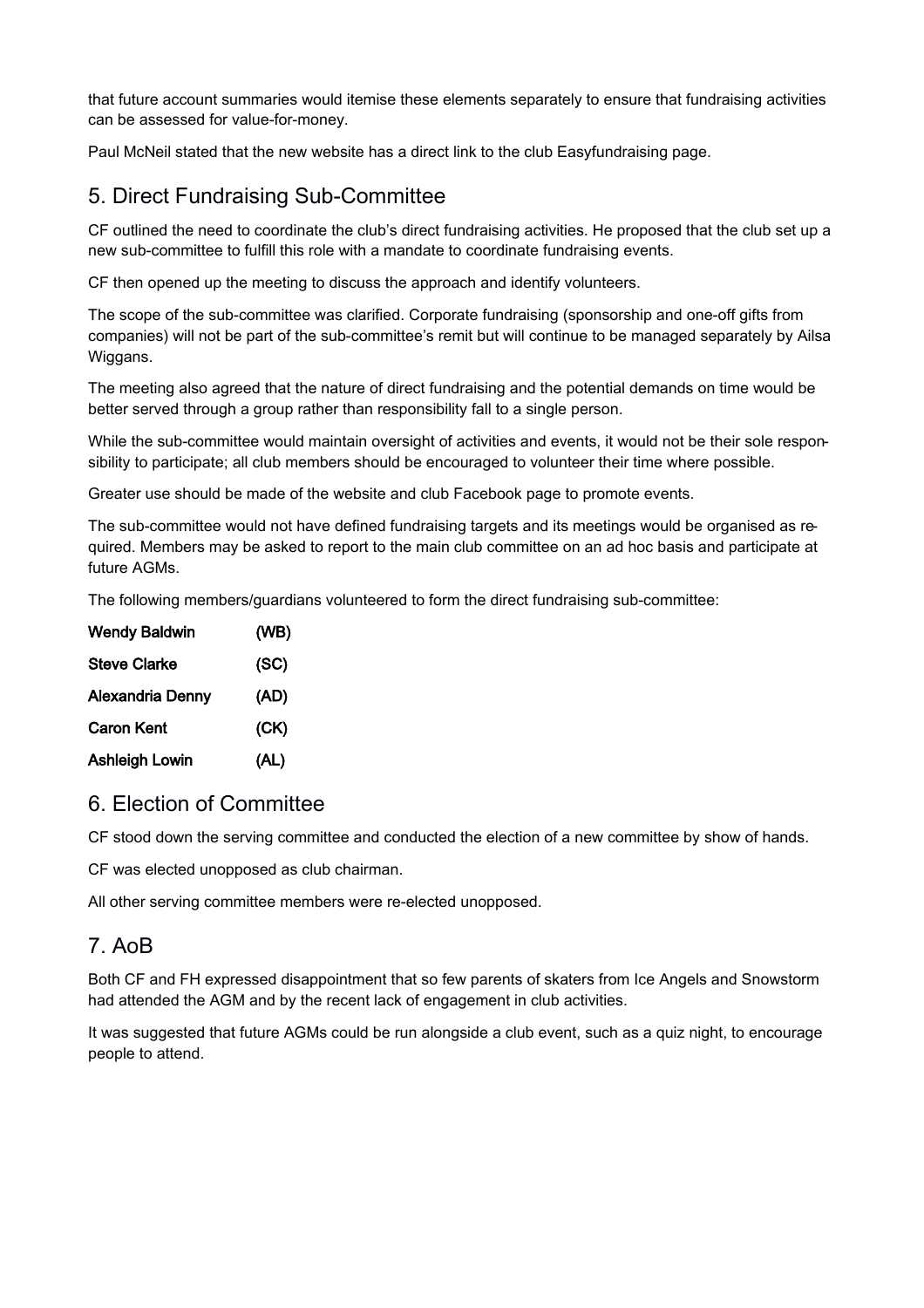# A. Actions

| Sharon Digweed     | In future financial summaries, separate direct costs of fundraising from<br>other outgoings from the fundraising account. |
|--------------------|---------------------------------------------------------------------------------------------------------------------------|
| Sharon Digweed     | Investigate reducing banking charges.                                                                                     |
| WB, SC, AD, CK, AL | Arrange a startup meeting of the direct fundraising sub-committee.                                                        |